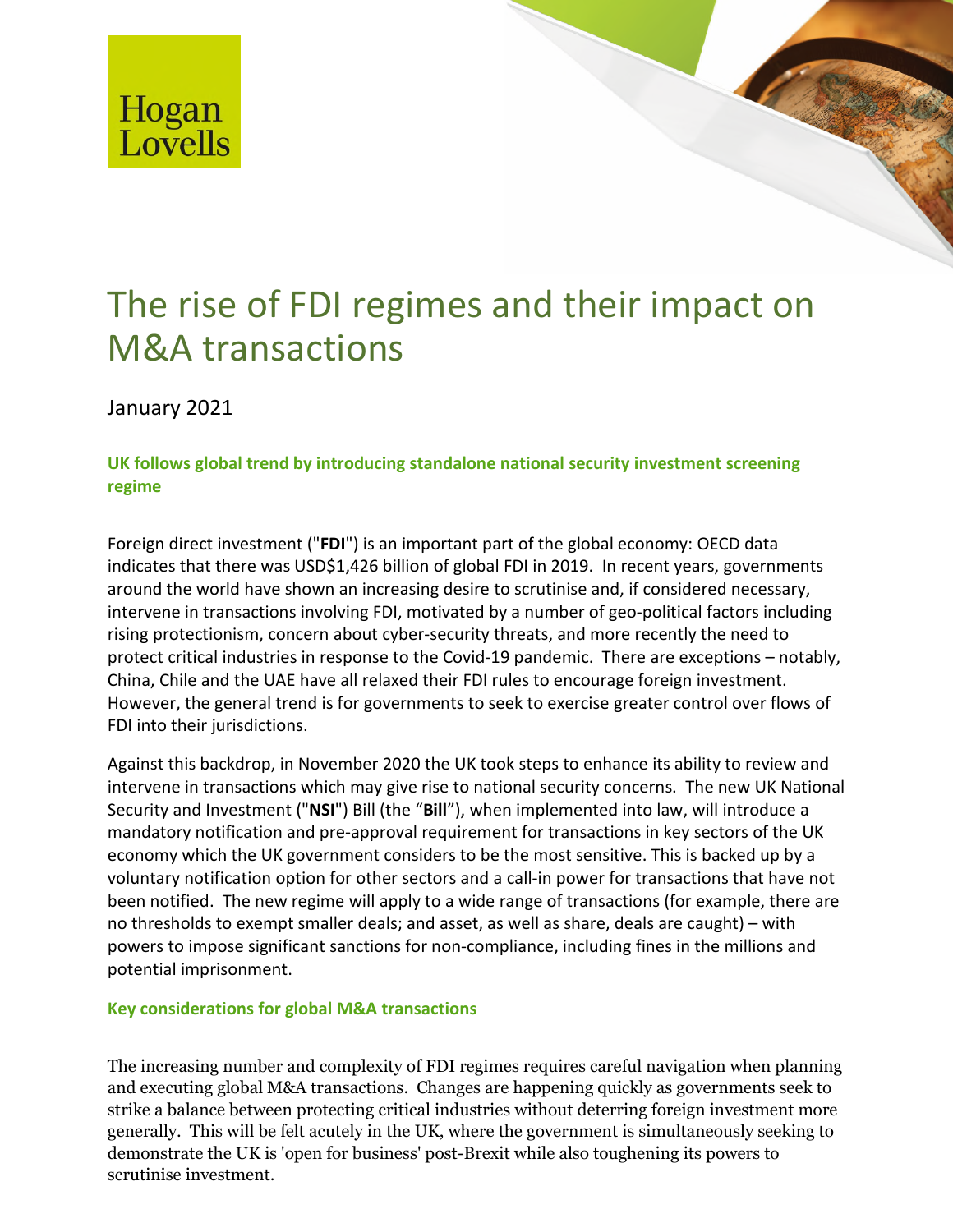For M&A planning purposes, some of the key considerations include:

- **More discretion for governments to intervene and less legal certainty as to the outcome**: Compared to other regulatory processes, such as merger control regimes for review of antitrust/competition issues, there is generally a greater degree of discretion under FDI regimes for governments to make substantive interventions. There is also generally less transparency, less publicly available precedent and less guidance. The result is a degree of uncertainty that needs to be factored into overall deal risk.
- **Timelines**: As with other regulatory approval requirements, where a transaction falls under one or more FDI regimes, there will be implications for the deal timetable. Reviews can take a number of months and, where transactions are subject to mandatory prior notification, this will prevent closing of the transaction even in circumstances where there are no substantive national security concerns. Early engagement on potential FDI notification obligations can help to mitigate the impact.
- **Conditionality**: Again, as with other regulatory approvals, split signing and closing arrangements and the inclusion of closing conditions may be necessary to deal with FDI requirements. Particularly where notification is voluntary, the extent and scope of the conditionality may be subject to some negotiation. The buyer may wish to make a voluntary notification to remove the risk of subsequent government intervention, whereas the seller will likely prefer to avoid delay and to minimise the risk of the buyer being able to walk away from the deal. The parties will therefore need to agree how the risks are shared, timing for satisfaction of conditions, and the extent of their respective obligations to achieve such satisfaction.
- **Key differences between regimes**: FDI regimes vary significantly by jurisdiction, adding complexity for cross-border transactions. A brief comparison of a number of key regimes is set out in the summary table below. Key differences to bear in mind include the following:
	- **Origin of investment**: The majority of FDI regimes, including those in **Australia, France, Germany, Spain** and the **US**, only apply to foreign investment. However, the regime in **Italy** and the **UK** NSI regime (as drafted in the Bill) are applicable to any investor, including domestic investors.
	- **Extraterritorial scope**: The **UK** NSI regime (as drafted in the Bill) has extraterritorial reach, in that it applies to investments in non-UK targets where they supply **UK** customers or carry on activities in the **UK**, so a purely foreign-toforeign transaction could be caught. Similarly, the regimes in **Australia** and **Italy** extend to certain off-shore transactions. This is unlike many other regimes such as in **France, Germany** and the **US**.
	- **Scope of intervention**: The basis for government intervention varies. Some regimes have a narrower focus on "national security" or "public order" issues, such as in **Germany**, the **UK** and the **US**; whereas others have a broader scope, considering the "national interest", such as in **Australia, France** and **Italy**. (Note that, in addition to the new NSI regime, the **UK** government also has powers to intervene on "public interest" grounds in certain media and financial sector mergers.)
	- **Asset acquisitions**: Most jurisdictions, including **Australia, France, Germany, Italy**, the **UK** and the **US**, catch the acquisition of certain assets as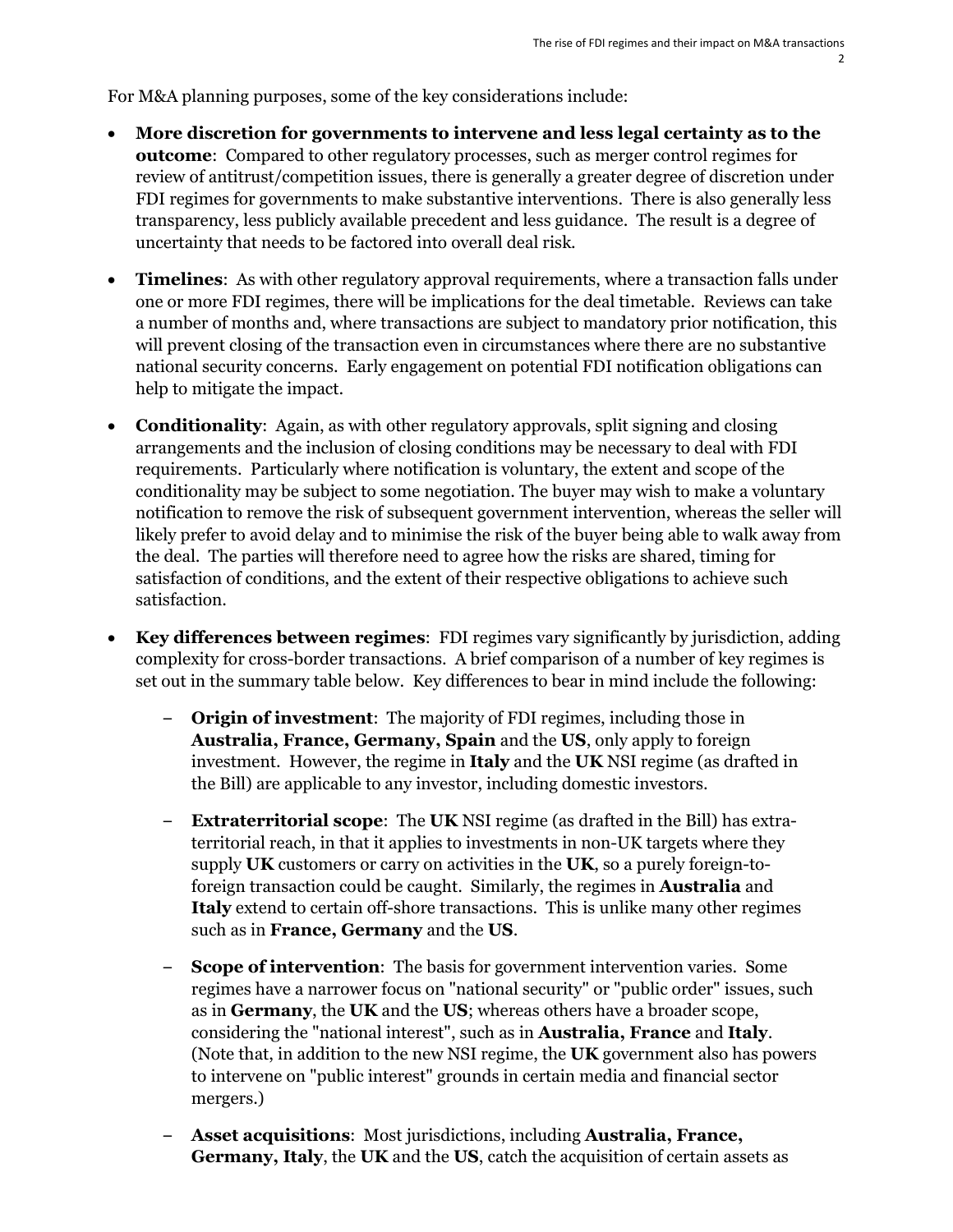well as interests in corporate entities – so deal parties need to be aware that FDI regimes could apply no matter how a transaction is structured.

- **Voluntary vs. mandatory notification**: In some jurisdictions, such as **France, Italy** and **Spain**, where the relevant thresholds are met, there will always be a mandatory notification requirement. On the other hand, in the **US**, notification is predominately voluntary. Other jurisdictions, including **Germany**, the **UK** (as drafted in the Bill) and **Australia** have both mandatory and voluntary notification systems, depending on the sector and/or type of transaction.
- **Different control thresholds for review**: While most FDI regimes include certain thresholds for review based on the acquisition of control or a certain percentage of voting rights or shares in an entity, the relevant percentage and definition of control varies (including between different types of foreign investors in some jurisdictions). In contrast to merger control, only some jurisdictions (such as **Australia** and **Italy**) apply monetary thresholds with respect to their FDI regimes.
- **Response to Covid-19**: Many jurisdictions have introduced specific measures to secure the protection of key national assets and supply chains in light of the Covid-19 pandemic. Examples include: **Australia**, which had temporarily suspended the monetary thresholds which apply to its FDI regime; **France, Germany** and **Italy**, each of which have expanded the strategic sectors in which transactions require mandatory notification to include certain pandemic-related activities; and the **UK** which, prior to introducing the NSI Bill, introduced a similar ground for government intervention under the pre-existing merger control laws. By contrast, the **US** has not introduced any new formal powers as a result of Covid.

The table below provides a high level overview of the key features of a number of significant FDI regimes.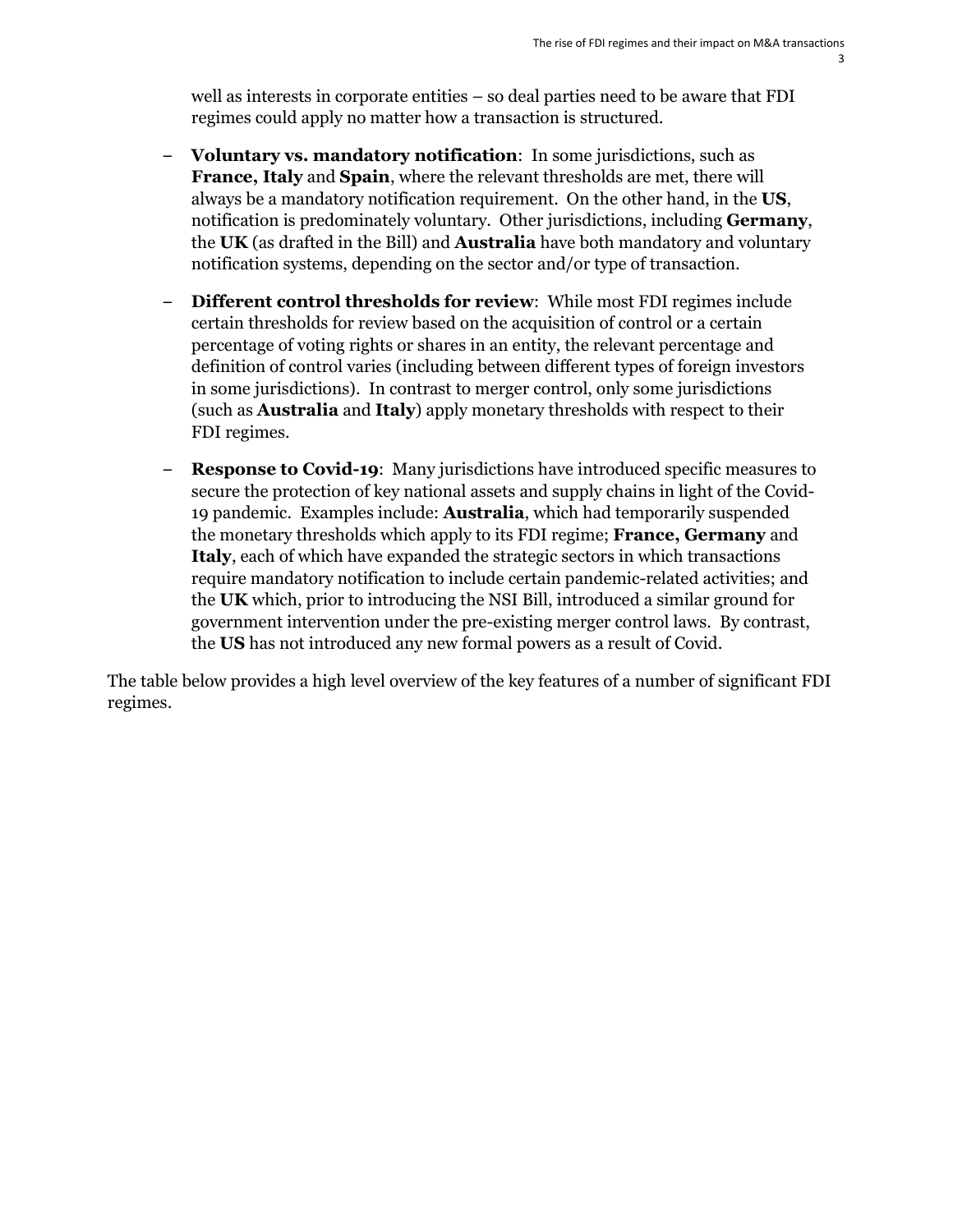|                    | <b>UNITED STATES</b> | <b>UNITED KINGDOM<sup>1</sup></b> | <b>FRANCE</b>             | <b>SPAIN</b>              | <b>GERMANY</b>            | <b>ITALY</b>       | <b>AUSTRALIA</b>   |
|--------------------|----------------------|-----------------------------------|---------------------------|---------------------------|---------------------------|--------------------|--------------------|
| <b>Substantive</b> | National security    | National security                 | National interest         | Public security,          | National security         | National interest  | National interest  |
| test for           |                      |                                   |                           | public order or           | or public order           |                    | or national        |
| intervention       |                      |                                   |                           | public health             |                           |                    | security           |
| Foreign            | $\checkmark$         | $\boldsymbol{x}$                  | $\checkmark$              |                           | $\checkmark$              | $\boldsymbol{x}$   | $\checkmark$       |
| <b>investors</b>   |                      |                                   |                           |                           |                           |                    |                    |
| only?              |                      |                                   |                           |                           |                           |                    |                    |
| Mandatory/         | Generally            | Mandatory and                     | Mandatory, for            | Mandatory, for            | Mandatory and             | Mandatory, for     | Mandatory and      |
| voluntary          | voluntary, but       | voluntary                         | certain                   | certain                   | voluntary                 | certain            | voluntary          |
| notification?      | mandatory filings    | notification,                     | acquisitions in           | acquisitions in           | notification,             | acquisitions in    | notification,      |
|                    | for certain foreign  | depending on the                  | certain                   | certain strategic         | depending on the          | certain            | depending on the   |
|                    | government-          | transaction/sector                | regulated                 | sectors                   | transaction/sector        | regulated          | transaction/sector |
|                    | backed               |                                   | sectors                   |                           |                           | sectors            |                    |
|                    | investments and      |                                   |                           |                           |                           |                    |                    |
|                    | certain foreign      |                                   |                           |                           |                           |                    |                    |
|                    | investments in       |                                   |                           |                           |                           |                    |                    |
|                    | critical             |                                   |                           |                           |                           |                    |                    |
|                    | technologies         |                                   |                           |                           |                           |                    |                    |
| <b>Applies to</b>  |                      | $\checkmark$                      | ✓                         | ✓                         | ✓                         | ✓                  | $\checkmark$       |
| asset-only         |                      |                                   |                           |                           |                           |                    |                    |
| deals?             |                      |                                   |                           |                           |                           |                    |                    |
| Extra-             | $\boldsymbol{x}$     | $\checkmark$                      | $\boldsymbol{\mathsf{x}}$ | $\boldsymbol{\mathsf{x}}$ | $\boldsymbol{\mathsf{x}}$ | $\checkmark$       | $\checkmark$       |
| territorial        |                      |                                   |                           |                           |                           |                    |                    |
| effect?            |                      |                                   |                           |                           |                           |                    |                    |
| <b>Nature of</b>   | Transactions of      | Depending on the                  | Depending on              | Depending on              | Depending on the          | Depending on       | Depending on the   |
| investment         | any size may be      | acquirer and                      | the acquirer and          | the acquirer and          | acquirer and              | the acquirer,      | acquirer, target   |
| subject to         | reviewable,          | target, thresholds                | target,                   | target,                   | target, thresholds        | target and         | and transaction    |
| review             | depending on the     | for mandatory                     | thresholds for            | thresholds for            | for mandatory             | transaction        | value, thresholds  |
|                    | investor rights      | notification start                | notification start        | notification start        | notification start        | value,             | for mandatory      |
|                    | conveyed             | as low as 15% of                  | as low as 10%             | as low as 10%             | as low as 10% of          | thresholds for     | notification start |
|                    |                      | voting rights                     | of voting rights          | of share capital          | voting rights             | notification start | as low as 5% of    |
|                    |                      |                                   |                           |                           |                           | as low as 10%      | voting rights      |

<sup>1</sup> *Note: regime expected to come into force during 2021 and to apply retrospectively to deals closed from 12 November 2020 onwards.*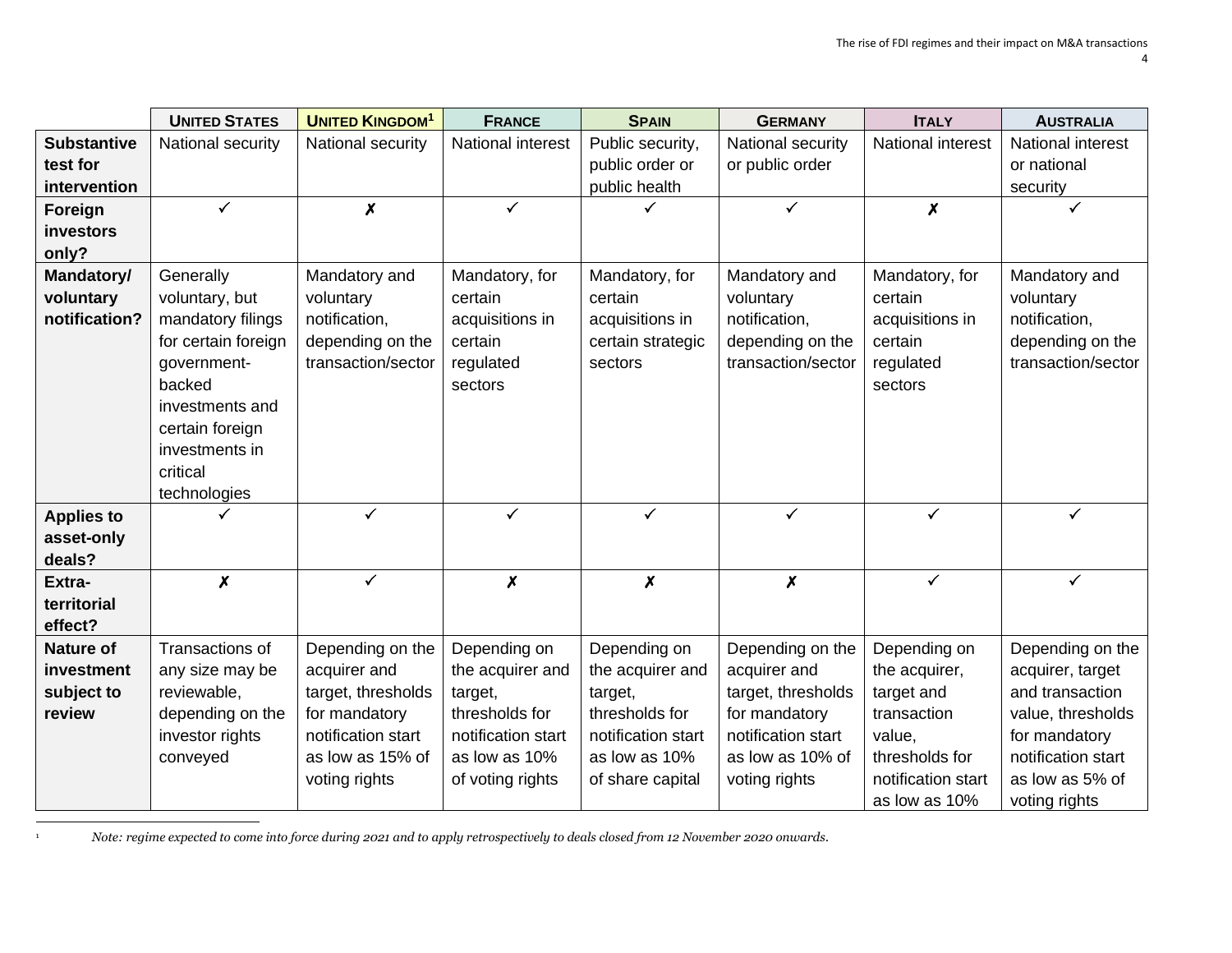|                                                                      | <b>UNITED STATES</b>                                                                          | <b>UNITED KINGDOM<sup>1</sup></b>                                                             | <b>FRANCE</b>                                                                                                                       | <b>SPAIN</b>                               | <b>GERMANY</b>                                                                                | <b>ITALY</b>                                                                                       | <b>AUSTRALIA</b>                                     |
|----------------------------------------------------------------------|-----------------------------------------------------------------------------------------------|-----------------------------------------------------------------------------------------------|-------------------------------------------------------------------------------------------------------------------------------------|--------------------------------------------|-----------------------------------------------------------------------------------------------|----------------------------------------------------------------------------------------------------|------------------------------------------------------|
|                                                                      |                                                                                               | Voluntary<br>notification may<br>be relevant                                                  |                                                                                                                                     |                                            | Voluntary<br>notification may<br>be relevant                                                  | of share capital<br>in regulated<br>sectors (or 3%                                                 | Voluntary<br>notification may<br>be relevant for     |
|                                                                      |                                                                                               | where "material<br>influence" is<br>acquired                                                  |                                                                                                                                     |                                            | where 25% or<br>more of voting<br>interests are<br>acquired                                   | where the target<br>is directly<br>involved in<br>defence and<br>national<br>security)             | other "significant<br>actions"                       |
| <b>Timing for</b><br>review<br>(approx.)                             | 2-6 months                                                                                    | 3-4 months                                                                                    | 2-3 months                                                                                                                          | Up to 6 months                             | 2-6 months                                                                                    | 1-4 months                                                                                         | 1-3 months                                           |
| <b>Prohibition</b><br>on<br>transaction<br>closing until<br>cleared? | $\boldsymbol{x}$<br>(If mandatory<br>notification, must<br>file 30 days prior<br>to closing)  | $\checkmark$<br>(For mandatory<br>notification)                                               | $\checkmark$                                                                                                                        | $\checkmark$                               | $\checkmark$<br>(For mandatory<br>notification)                                               | $\checkmark$                                                                                       | $\checkmark$                                         |
| <b>Decision-</b><br>maker                                            | Committee on<br>Foreign<br>Investment<br>(CFIUS),<br>President of the<br><b>United States</b> | Secretary of<br>State for<br>Business, Energy<br>& Industrial<br>Strategy                     | Minister of<br>Economy<br>through the<br>Foreign<br>Investment<br>Office                                                            | Council of<br>Ministers 20<br>January 2021 | <b>Federal Ministry</b><br>for Economic<br>Affairs and<br>Energy                              | Department for<br>Administrative<br>Coordination                                                   | Australian<br>Treasurer                              |
| <b>Potential</b><br><b>Penalties</b>                                 | Fines up to the<br>transaction value                                                          | Fines up to the<br>higher of £10m or<br>5% of annual<br>revenue;<br>potential<br>imprisonment | Fines up to the<br>higher of twice<br>the transaction<br>value, 10% of<br>annual revenue<br>or $€5m$ ;<br>potential<br>imprisonment | Fines up to the<br>transaction<br>value    | Fines up to<br>€10m, potential<br>imprisonment (for<br>breach of<br>standstill<br>obligation) | Generally fines<br>of at least 1% of<br>annual revenue,<br>up to twice the<br>transaction<br>value | Fines up to<br>A\$555m;<br>potential<br>imprisonment |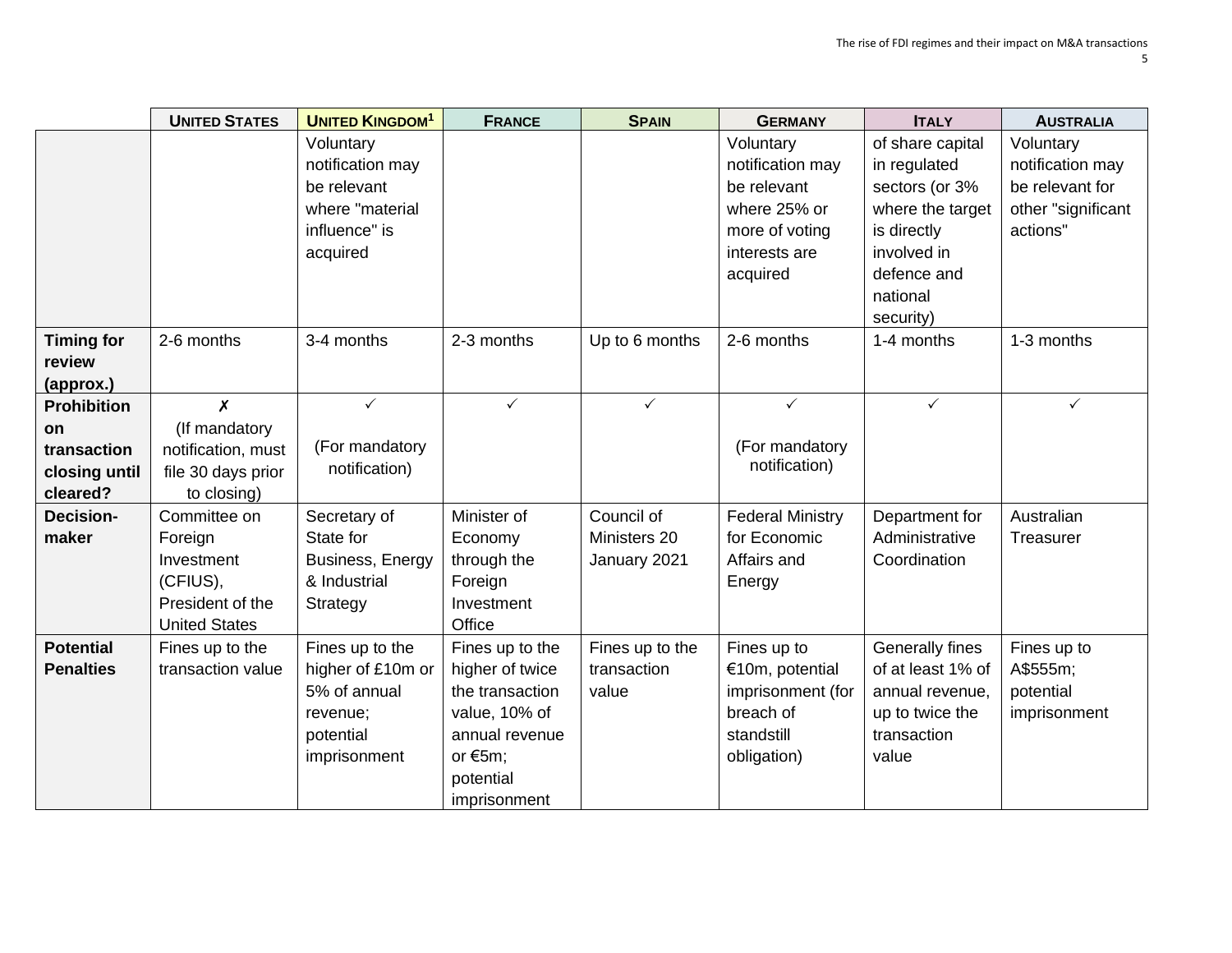*Working at the intersection of business and government, Hogan Lovells' Global Regulatory team is uniquely placed to advise clients on transactions which may fall under one or more FDI regimes around the world.* 

#### **Contacts**